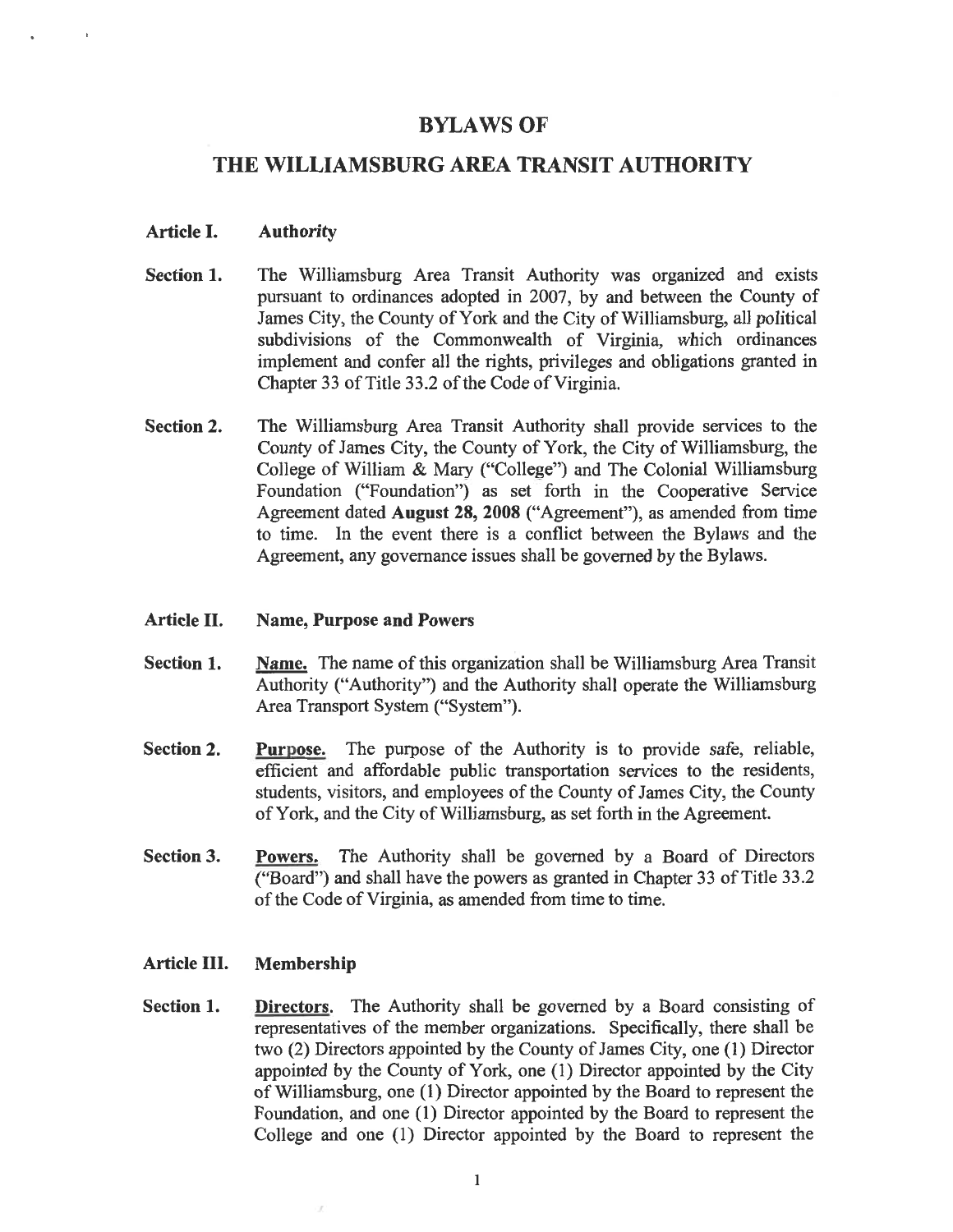Virginia Department of Rail and Public Transportation ("DRPT"). The Foundation, the College, and the Director of DRPT shall provide a recommendation to the Board regarding their representative. The Directors representing the College and DRPT shall be a non-voting Directors.

- Section 2. **Terms.** The initial terms of the Directors shall be staggered accordingly: the County of James City shall have one Director serve for a term of three (3) years and one Director shall serve for a term of two (2) years; the County of York shall have one Director serve for a term of three (3) years; the City of Williamsburg shall have one Director serve for a term of four (4) years; the Foundation shall have one Director serve for a term of four (4) years; the College shall have one Director serve for a term of two (2) years; and DRPT shall have one Director serve for a term of two (2) years. As the terms of the initial Directors expire, their successors shall be appointed for terms of four (4) years. Directors shall serve at the pleasure of their member organization.
- Section 3. Alternates. Each member organization shall appoint alternate Directors who shall be able to exercise all of the powers and duties of a Director when a regular Director is absent from Authority meetings. Alternate Directors serve at the pleasure of their respective organization.

#### Article IV. **Officers and Duties**

- Officers. The Officers of the Authority shall be a Chair, a Vice Chair, a Section 1. Secretary, a Treasurer, and such subordinate officers as may from time to time be elected or appointed by the Board. The offices of the Chair and Vice Chair shall be held only by voting Directors.
- Section 2. **Election and Terms.** Nominations and elections shall be held at the annual meeting of Board. Officers shall be elected by a quorum and shall serve for a term of one (1) year, unless sooner removed by the Board, or until a successor is elected and qualifies. Vacancies in office shall be filled by normal election procedure at the next meeting. Officers may succeed themselves, however, persons elected as Chair may not serve more than two (2) consecutive one-year terms as Chair.
- Section 3. **Chair.** The Chair shall preside at all meetings of the Authority at which the Chair is present and shall vote as any other Director. The Chair shall be responsible for the implementation of the policies established and the action taken by the Board; shall have all of the powers and duties customarily pertaining to the office of Chair of the Board, and shall perform such other duties as may from time to time be assigned to the Chair by the Board. The Chair may sign or countersign checks and vouchers in payment of obligations of the Authority. The Chair is required to be a Director.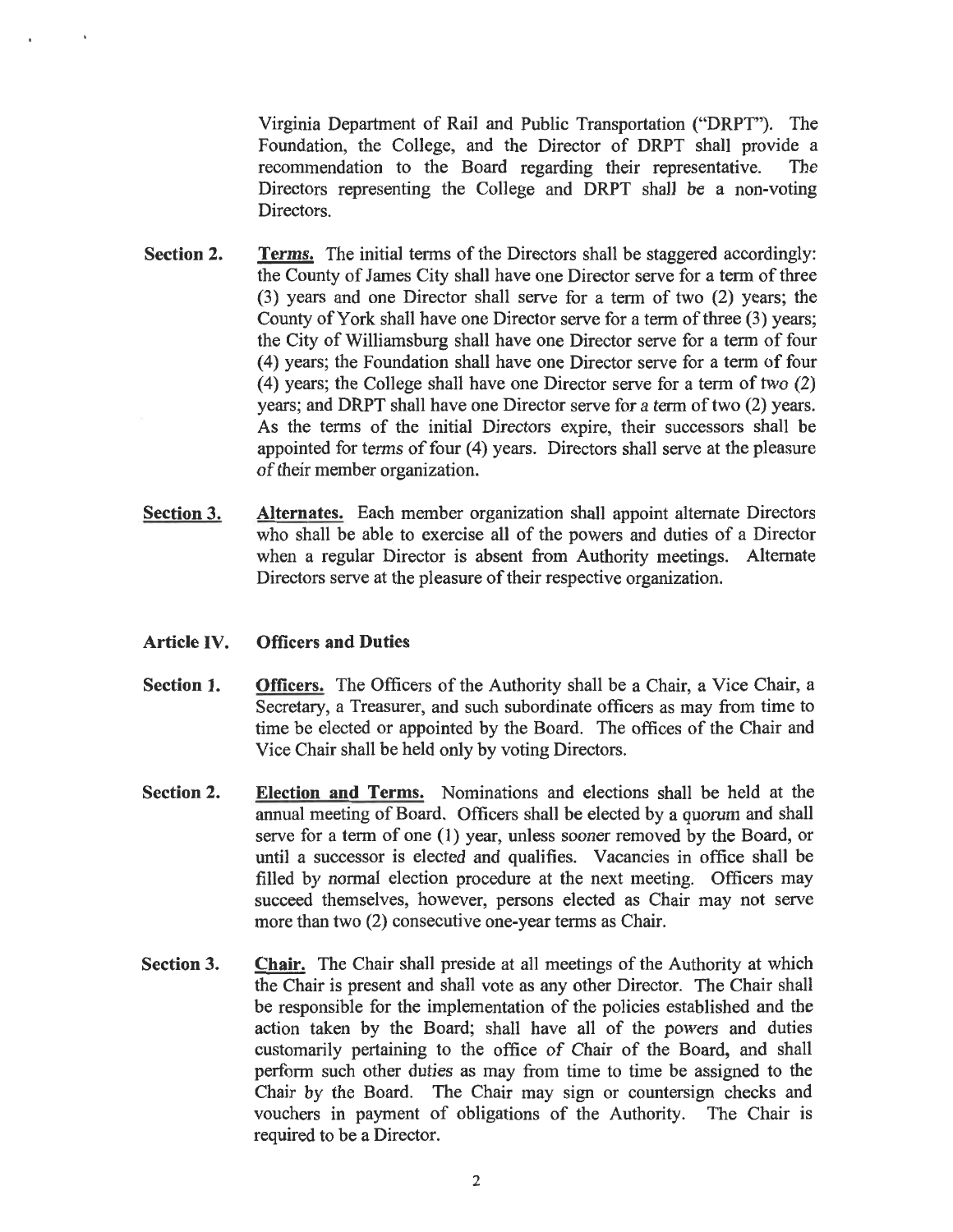- Section 4. Vice Chair. In the event of the absence of the Chair, or of the Chair's inability to perform any of the duties of the Chair's office or to exercise any of the Chair's powers, the Vice Chair will perform such duties and possess such powers as are conferred on the Chair, and shall perform such other duties as may from time to time be assigned to the Vice Chair by the Chair or the Board. The Vice Chair is required to be a Director.
- Section 5. Secretary. The Secretary, or its designee, shall give appropriate notice of all meetings of the Board and shall keep the minutes of all such meetings, which minutes shall be a public record. The Secretary shall provide copies of the minutes to each Director prior to the next succeeding meeting. The Secretary shall be the custodian of the records and the seal of the Authority and shall affix the seal to official documents when it is required. The Secretary shall keep a book or record containing the names and places of residence of all Directors, as well as their dates of appointment and qualifications as Directors. The Secretary shall perform all of the duties generally incident to the Office of Secretary, and such other duties as may from time to time be assigned to the Secretary by the Chair or by the Board or by the Executive Director. The Secretary is not required to be a Director.
- Section 6. **Treasurer.** The Treasurer, or its designee, shall have the care and custody of and be responsible for all funds of the Authority, and shall deposit such funds in the name of the Authority in such financial institutions as the Board may designate. The Treasurer, or its designee, shall sign or countersign in the name of the Authority all checks and drafts. The Treasurer shall render a report of the condition of the finances of the Authority at each regular meeting of the Board and at such other times as may be required, and the Treasurer shall make a full financial report at the annual meeting of the Authority. The Treasurer shall perform all duties generally incident to the Office of Treasurer, including coordinating and working with the Fiscal Agent, and such other duties as may from time to time be assigned to the Treasurer by the Chair or by the Board or by the Executive Director. The Treasurer is not required to be a Board Director.
- Section 7. Indemnification. The Authority will insure, indemnify, and hold the Directors, Officers, and Executive Director harmless from all reasonable costs and expenses arising from civil actions, suits or judgements against them arising out of acts performed within the scope of their duties and employment, to the maximum extent allowed by law.

#### Article V. **Meetings**

The Authority is an organization subject to the requirements of Chapter 37, Virginia Freedom of Information Act of Title 2.2, Administration of Government, of the Code of Virginia (FOIA), and all meetings of the Authority and its Committees shall be open to the public, and notice of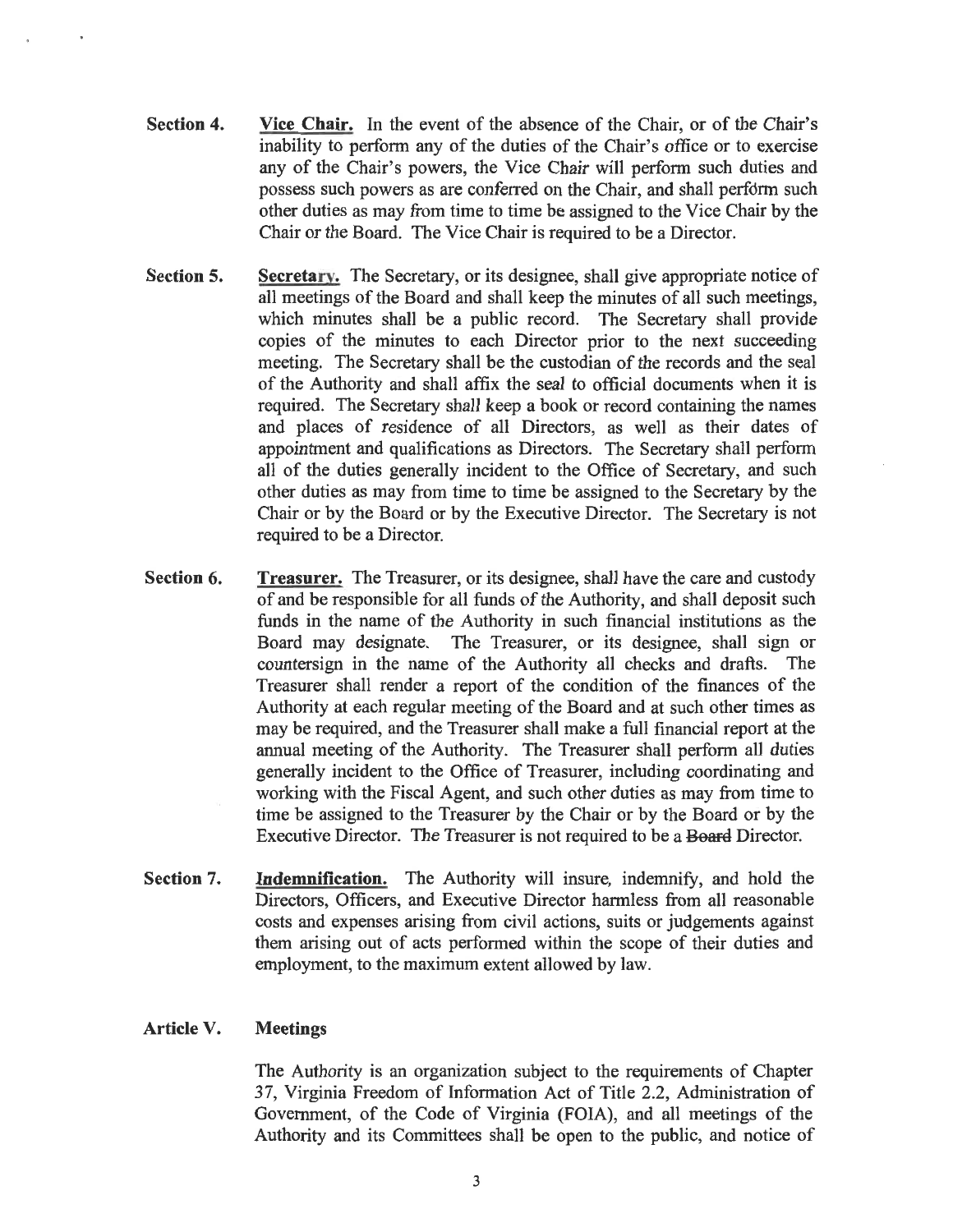such meetings shall be in accordance with FOIA.

- **Section 1. Meeting Schedule.** Other than the initial meeting of the Board, the July meeting of each year shall be the annual meeting at which the nomination and election of officers shall be held and at which a calendar of meeting dates will be adopted. The Board shall meet as often as necessary to conduct its business pursuant to its adopted calendar, as it may be amended from time to time, and/or by any duly called special or emergency meeting.
- **Section 2. Special Meetings.** Special meetings may be called by the Chair at its discretion, or by any two (2) member organizations, as long as proper notice of any such special meeting has been given in accordance with FOIA.
- **Section 3. Quorum.** A majority of the Board will constitute a quorum, provided that at least one representative from each voting member organization is present, except when a Director is participating in a meeting under the provisions of the Authority's "Policy on Participation in Board Meetings by Electronic Means" (Resolution #R20-42, adopted April 2, 2020) and any subsequent revisions or applicable policies duly adopted under open meetings laws.
- **Section 4. Voting.** Each Director, excluding the Director representing the College and the Director representing DRPT, shall be entitled to one vote on matters before the Board. The presence of a quorum and vote of the majority of the Directors present shall be necessary to take any action. Voting on all questions coming before the Board shall be by voice vote and shall be recorded in the minutes. There shall be no proxy voting. Each Director, or the Director's alternate, must be physically present to cast a vote, except when a Director is participating in a meeting under the provisions of the Authority's "Policy on Participation in Board Meetings by Electronic Means" (Resolution #R20-42, adopted April 2, 2020) and any subsequent revisions or applicable policies duly adopted under open meetings laws.
- **Section 5. Minutes.** The Secretary of the Authority shall prepare minutes of each Board meeting and record them in a book of minutes kept in the office of the Authority. Minutes shall not be kept of proceedings in a closed session.
- **Section 6. Meeting Cancellation.** Should it be necessary to cancel an advertised Board meeting due to weather or other conditions, the meeting shall be continued at a date, time, and place certain and duly advertised in accordance with FOIA.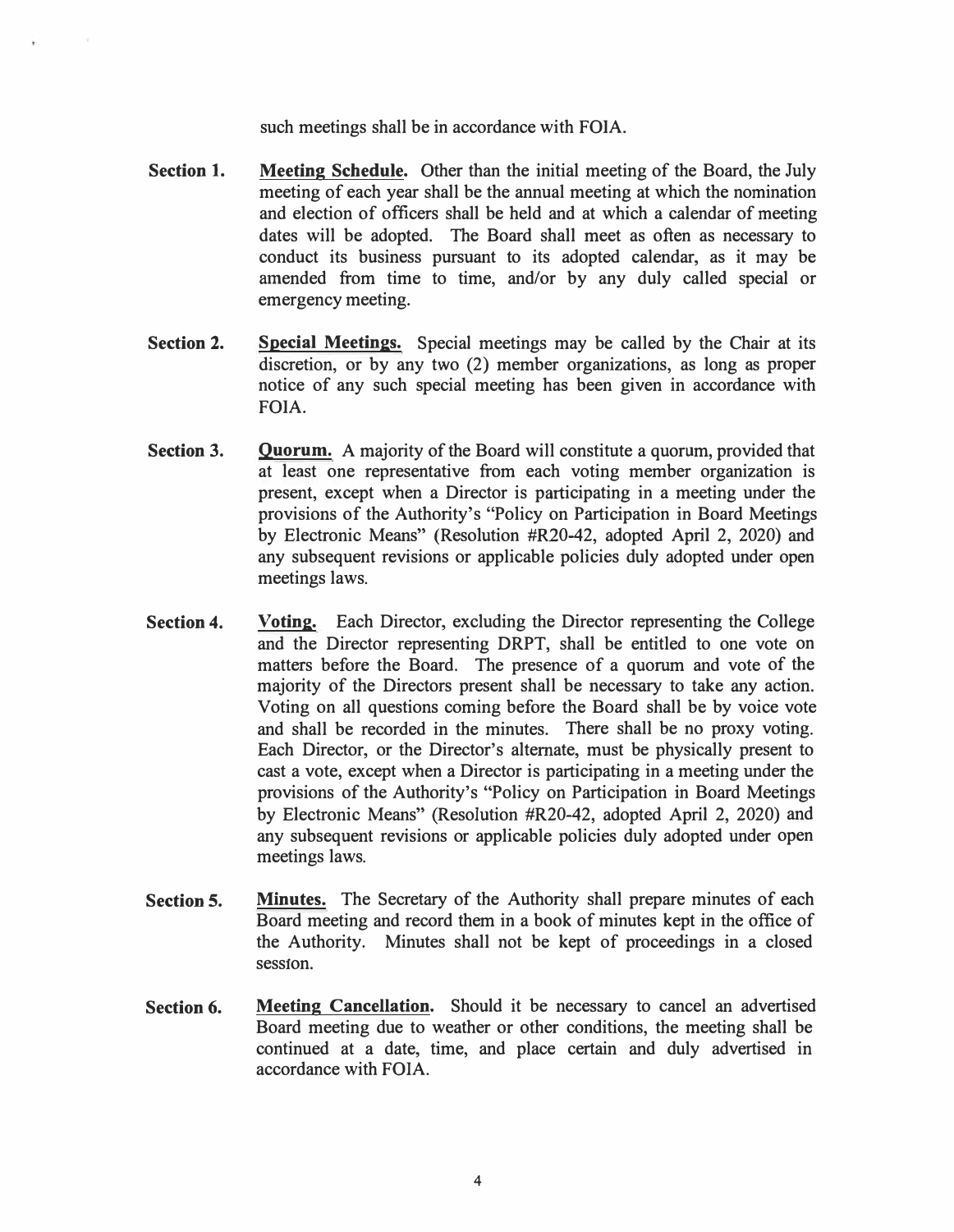#### Article VI. **Committees**

- Section 1. The Board may establish such special and standing Formation. committees, financial, technical or otherwise as it deems desirable for the transaction of its affairs, and ad hoc committees may be established from time to time. Such committees, their purposes and terms, shall be established by majority vote of the Board.
- Section 2. **Officers.** Committees shall appoint from its membership a chair of the Committee, and the Secretary of the Authority shall act as secretary of the Committee. If the chair or secretary of the Committee is absent from any Committee meeting, the Committee shall appoint a chair or secretary of the meeting, as the case may be. All Committees shall maintain a record of all its acts and proceedings and shall report thereon to the Board at the next meeting. Meetings of Committees may be called and held subject to the same requirements with respect to time, place, and notice as are specified in these Bylaws for meetings of the Board.

Any member of a Committee, other than the Chair of the Board and the Executive Director, may resign at any time by giving written notice of his intention to do so to the Chair of the Board, to the Executive Director, or to the Secretary of the Authority, or may be removed, with or without cause, at any time by such vote of the Board as would suffice for his election to a Committee.

Any vacancy occurring in a Committee resulting from any cause whatsoever may be filled by the Board at any meeting thereof.

- **Section 3. Quorum.** A majority of the members of a Committee shall constitute a quorum.
- Section 4. Advisory Committee. The Board may establish, by majority vote, an advisory committee of citizens consisting of an amount determined by the Board, with minimum representation being no less than five (5) citizens. The Advisory Committee shall make recommendations to the Board, but action may only be taken by the Board itself. Representatives from the private sector, the disabled community, a student from the College, and a person 19 years old or younger shall be among those persons appointed. At least one person living or working in each of the localities which are member organizations shall be appointed. A representative of the National Park Service and one at-large representative may also be appointed. The Committee shall meet no less than four times per year, elect its own officers, and be supported by the Authority staff. The chair of the Advisory Committee or his/her representative shall serve as a liaison to the Board.

### Article VII. Administration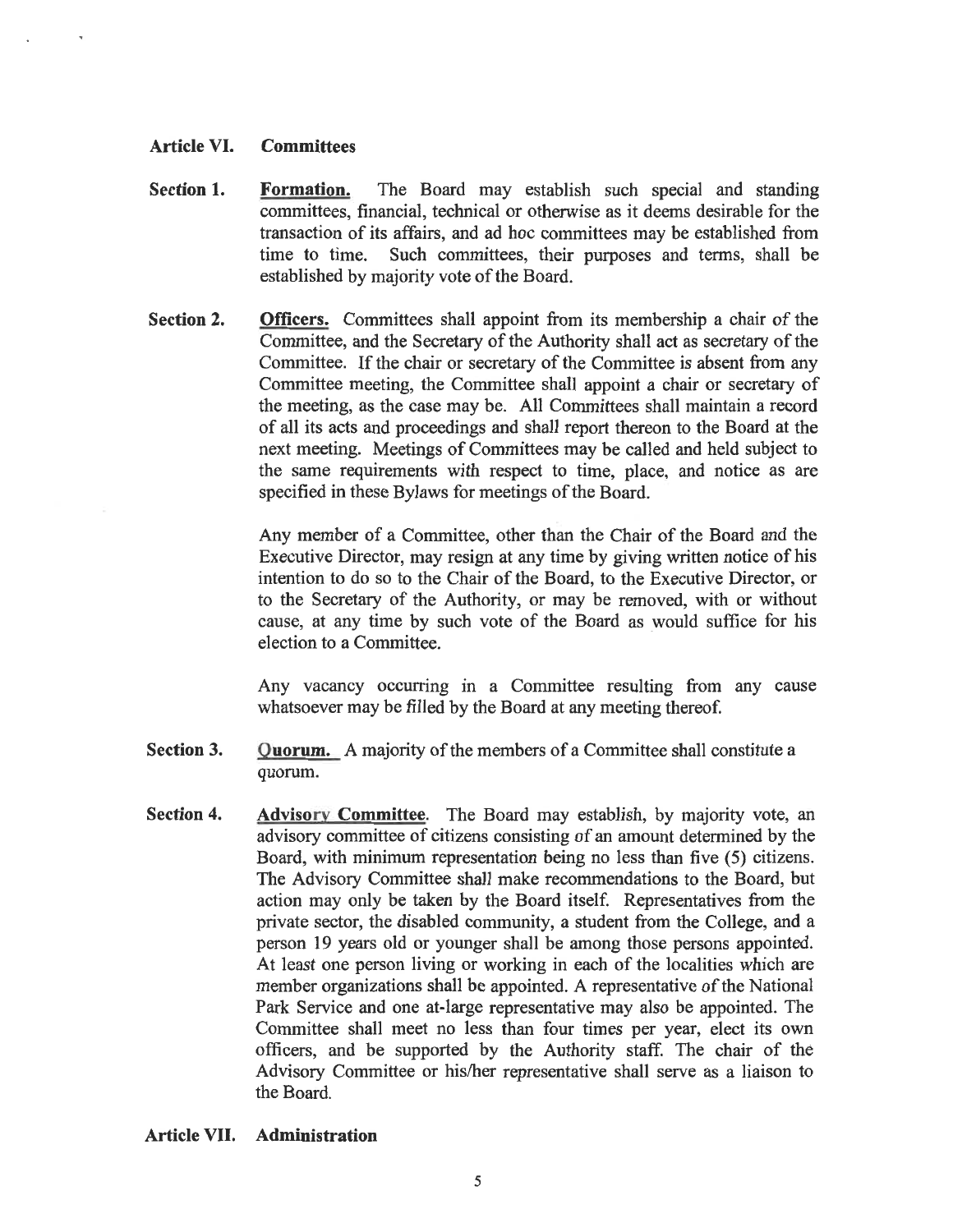- Section 1. **Staff.** The Authority shall employ a staff of qualified professional and other persons and pay them such compensation as it deems necessary and advisable to carry out its duties and implement its projects, programs and other functions.
- **Section 2. Executive Director.** The Executive Director shall have direct supervision of all of the employees of the Authority. The Executive Director shall also have direct control of the management of the affairs of the Authority on a day to day basis. The Executive Director shall have the authority to hire and fire all employees of the Authority. The Executive Director shall propose activities to the Board and shall carry out the policies, programs, and projects approved by the Board. The Executive Director shall act as a liaison between the Authority and federal, state, local and regional organizations. The Executive Director shall have the ability to enter into contracts with authorization from the Board. The Executive Director shall be responsible for preparing and presenting the annual budget. The Executive Director shall report to the Board and shall serve at the pleasure of the Board.
- Section 3. Attorneys and Auditors. Attorneys and auditors for the Authority shall be selected by and report directly to the Board. The Authority shall maintain proper books of record and account in which proper entries shall be made in accordance with generally accepted accounting principles for Virginia governmental bodies, consistently applied, of all of its business and affairs.
- **Section 4. Execution of Instruments.** The Executive Director, on specific authorization of the Board, shall have the power to sign in its behalf any agreement or other instrument to be executed by the Board. The Executive Director may sign or countersign checks and vouchers in payment of obligations of the Authority.

## **Article VIII. Finances**

- Section 1. Finances and Payments. The monies of the Authority shall be deposited in such financial institutions as the Board so designates and all payments (with the exception of those from petty cash) shall, so far as practicable, be made by checks. Checks and drafts will be signed in the name of the Authority by the Executive Director and/or the Treasurer and/or the Chair as authorized from time to time by the Board.
- Section 2. Audits. The books and records of account of the Authority shall be audited annually by a firm of independent public accountant selected by the Authority. At least once each year, the Board shall cause an audit to be made by an independent certified public accountant of the general funds of the Authority and any special project funds that are not audited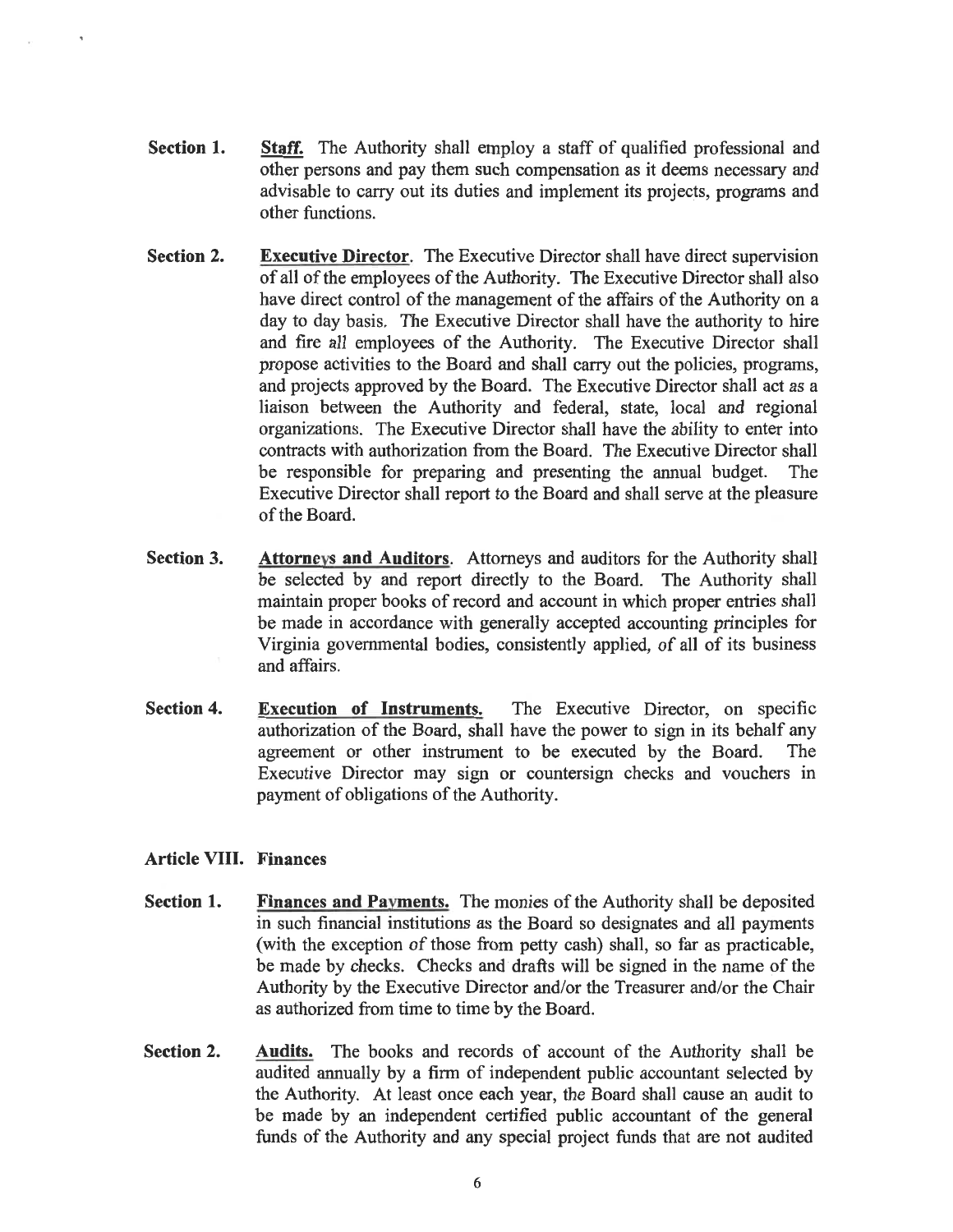by the federal or state government or by other independent accountants. A report shall be made at such time to the Board of the findings, if any, of the audit.

- Section 3. **Bonds.** The Board shall cause fidelity bonds, in such amounts as it deems adequate, to be secured covering each of its officers/employees who receives or disburses its funds.
- Section 4. Fiscal Year. The fiscal year of the Authority will commence on July 1 of each year and shall terminate on the following June 30.
- Article IX. **Authority Seal**
- Section 1. Seal. The seal of the Authority shall be an impression in the form of a circle and shall contain the words "WILLIAMSBURG AREA TRANSIT AUTHORITY."

#### Article X. **Amendment to Bylaws**

Section 1. **Amendments.** Any proposed amendment, repeal or alteration, in whole or in part, of these Bylaws, or any proposal to accept a new member into the Authority shall be presented in writing and read for the first time at a regular meeting of the Board. Such proposal may be considered and amended at such meeting but shall not be acted on by the Board until a subsequent regular meeting or a special meeting called for the purpose. At such subsequent meeting, such proposal shall be read a second time, shall be subject to further consideration and amendment germane to the section or sections affected by such proposal and shall thereafter be acted on. Any amendment, repeal or alteration, in whole or in part, of these Bylaws shall require the affirmative vote of one hundred percent (100%) of the voting Directors present, at a duly constituted meeting, entitled to vote on such amendment, repeal or alteration.

#### Article XI. **Procedures**

- **Parliamentary Procedure.** The Board shall for parliamentary purposes Section 1. follow Robert's Rule of Order Newly Revised, 10<sup>th</sup> Edition, 2000; provided, however, the Board may amend the Rules by resolution as it deems appropriate. The following rules shall apply:
	- a. Members are not required to obtain floor before making motions or speaking, which they can do while seated.
	- Motions need not be seconded.  $<sub>b</sub>$ .</sub>